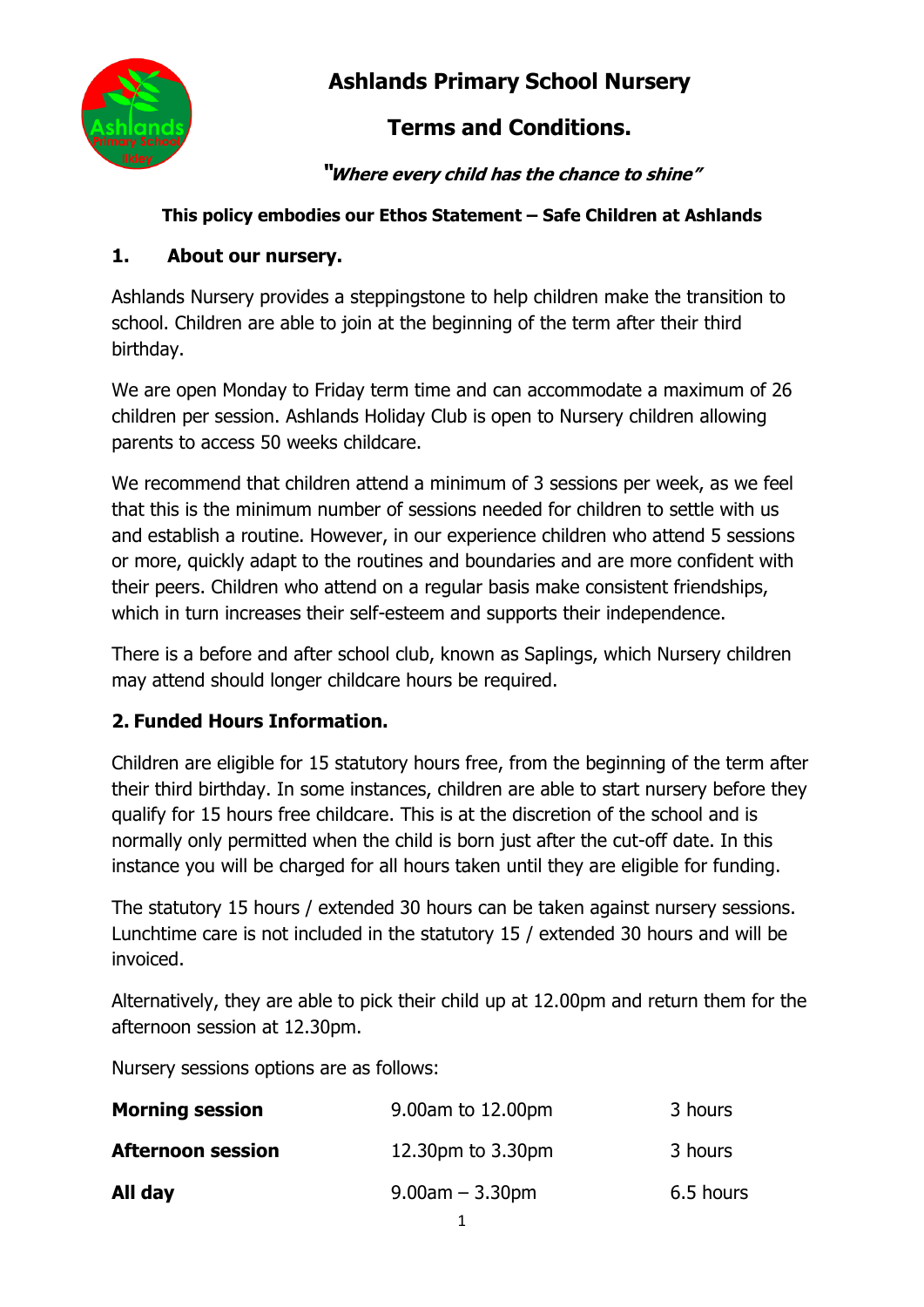Nursery fees and lunch costs are reviewed annually. Please contact the school office for further information or see our website.

Cut off dates for eligibility and free early years education provision are:

**Autumn Term:** your child must have turned 3 on or before 31<sup>st</sup> August.

**Spring Term:** your child must have turned 3 on or before 31<sup>st</sup> December.

**Summer Term:** your child must have turned 3 on or before 31<sup>st</sup> March.

If you would like to come and have a look around the nursery please contact the school office to make an appointment.

### **3. Admissions to nursery**

Children are admitted at the start of the term unless there are exceptional circumstances, for example if a family have just moved into the area.

As our nursery can only accommodate a maximum of 26 children per session, in some years it may not be possible to admit children in January and April. This will apply if we have insufficient space or feel that we cannot offer enough sessions per child to allow them to settle in and establish a routine. Where this is the case, we will notify parents and ask them if they would like their application to be allocated to September intake. Children affected by this policy will have priority at the September intake; for the sessions originally requested in January / April.

Letters will be sent out, by post or email, at the beginning of the half term prior to entry, to parents who have filled in a Nursery Waiting List Application Form. For September intake only this letter will also be sent to parents whose children who are in nursery already and will be staying on in September (i.e. children who will not be going into a reception class in the September).

The letter will contain:

- Session availability and charging information.
- A Preferred Sessions Form.
- A closing date for all applications.
- Parents of children already in nursery and staying-on will also be sent a letter stating the sessions that they currently attend and asking them to confirm whether they wish to continue or vary these sessions.

Completed forms should be returned to the school office and marked **Nursery Application Form.** 

**Please note that by completing and returning this form you are NOT guaranteed these sessions.**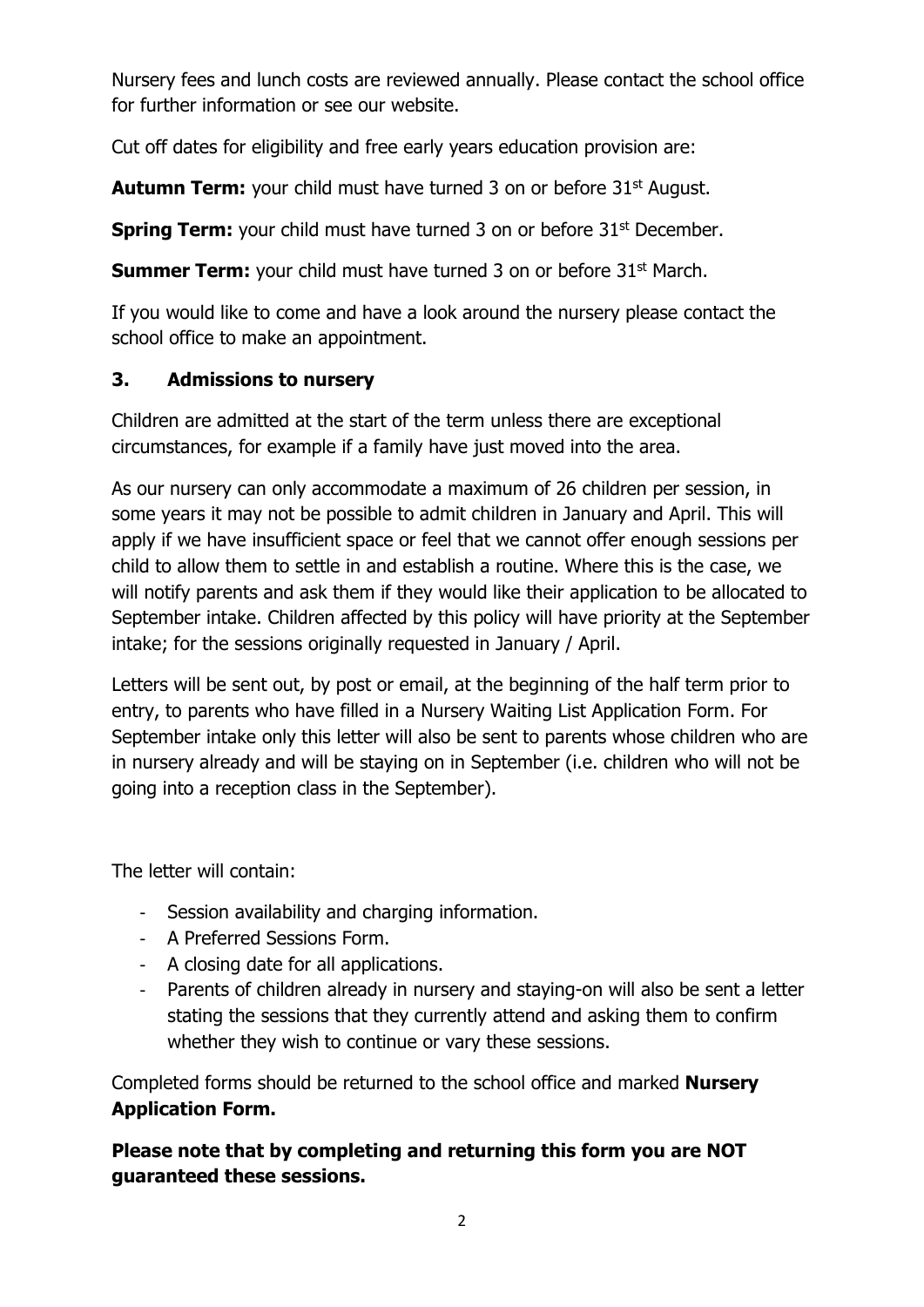Once the closing date has passed, all envelopes will be opened, and places will be allocated as per the Admissions Policy in section 3.

If your application has been successful, we will contact you by letter.

This letter will:

- Confirm the sessions your child has been allocated.
- Enclose a Funded Hours Agreement Form for you to complete and return.
- Enclose an Acceptance Form for you to sign and return.
- Enclose an invoice for hours requested.
- Invite you and your child to come to a settling-in session.

If we are unable to accommodate your request, we will contact you to discuss other options or availability.

The Funded Hours Agreement Form and Acceptance Form must be completed and returned to guarantee to the school office to secure your nursery place.

All parents are required to complete a Funded Hours Agreement stating where funding is being taken and details of 30-hours eligibility. You should supply your 30-hours eligibility code details even if you are taking these hours with another provider.

#### **4. Allocation of Places.**

Places are allocated using the following criteria and in the following order:

- a. Looked after children a child who is looked after by the local authority in accordance with section 22 of the Children Act 1989(b) at the time an application is made.
- b. Children with exceptional grounds, such as special educational, social or emotional needs, as evidenced by a professional from health, social services or education – for example, children:
	- o having a significant medical condition and the child's consultant or paediatrician says that they must go to a particular nursery.
	- o having social reasons supported by a relevant professional, for them to attend a particular nursery.
- c. Children who would be due to start in a reception class the following September. In this instance places will be allocated in the following order:
	- 1. Children who have an older sibling attending Ashlands Primary School at the point of admittance and who live within the priority catchment area.
	- 2. Children who live within the priority catchment area.
	- 3. Other children due to start Reception in September at Ashlands.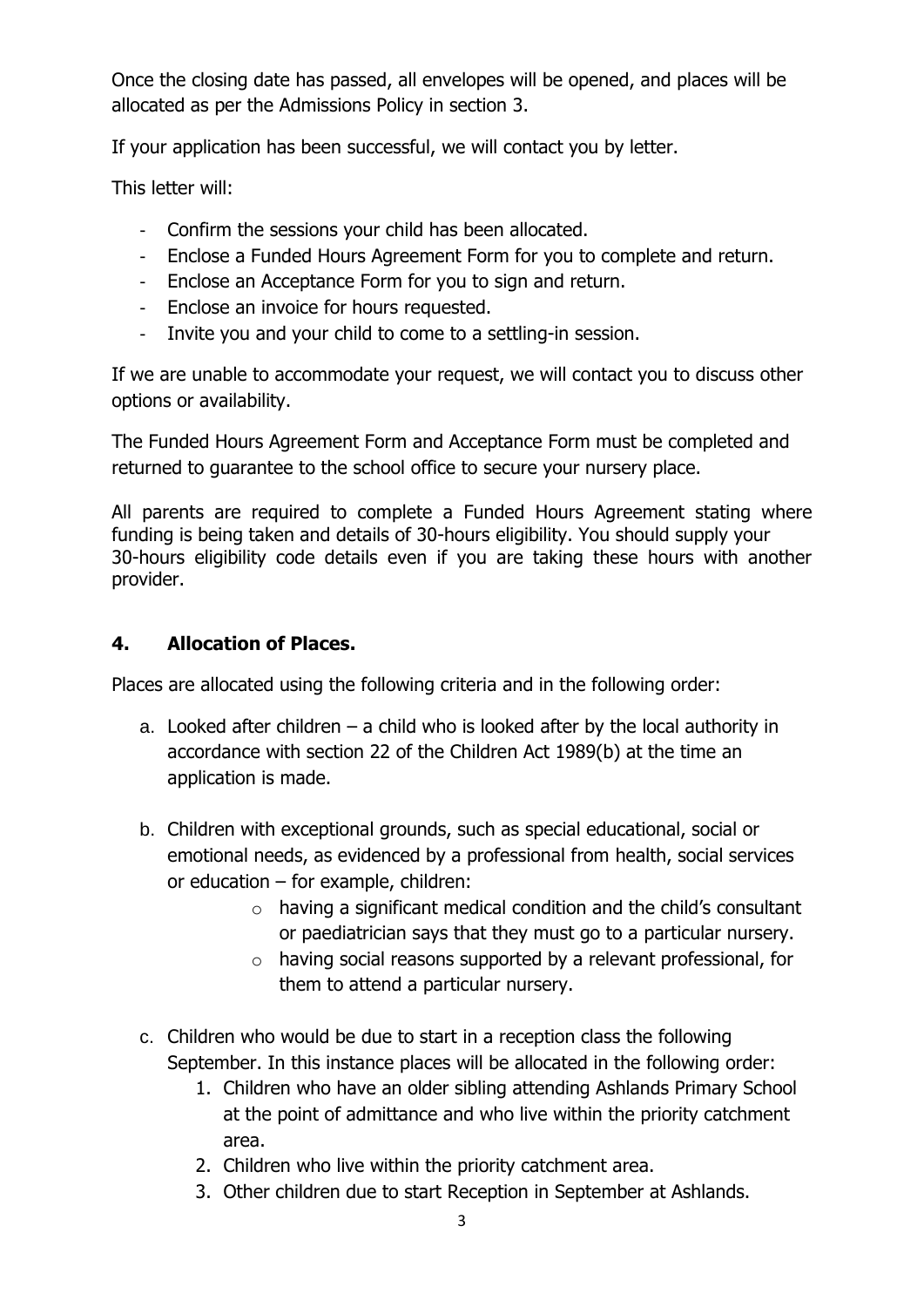Within each of the above criteria nursery places will then be allocated based on the proximity of the child's home address to the school's main entrance.

- d. Children who already have an older sibling attending Ashlands Primary School at the point of admittance and live within the priority catchment area. Places will then be then be allocated based on the proximity of the child's home address to the school's main entrance.
- e. All other children. Places will then be then be allocated based on the proximity of the child's home address to the school's main entrance.

#### **Definitions:**

**Sibling:** 'Sibling' includes biological brothers and sisters, as well as stepchildren and fostered children who are part of the same family living at the same address, but does **not** include cousins or children from different families sharing the same house. Every effort will be made to ensure that twins, triplets or children from other multiple births are able to attend the same nursery class. If this is not possible every effort will be made to support the family to gain places at another nursery. If demand from children with older siblings currently attending Ashlands Primary School exceeds the number of places available, then children will be considered by proximity to the school's main entrance.

**Home address:** A child's home address is the address at which they live permanently. Where the child lives with parents with shared responsibility, the parents must decide which address to use for the allocation process. We cannot use the address of a relative or child minder. If demand exceeds the number of places available, then children will be considered by proximity to the school's main entrance. - this will be determined using the Authority's Graphical Information System process and will be the distance between the child's home address and the school's main entrance measured in a straight line.

**Priority Catchment Area:** This is defined as the LS29 postcode.

### **The offer of a place at Ashlands Nursery does not guarantee a child a place in the reception class at Ashlands Primary School. A fresh application will be required in accordance with the criteria for admissions to reception class.**

Proof of residency at time of application is required. This can be in the form of a utility or council tax bill or child benefit document. We have been advised that we should only accept completed admission forms if the name and address on the form agrees with the name and address on the evidence of residency provided.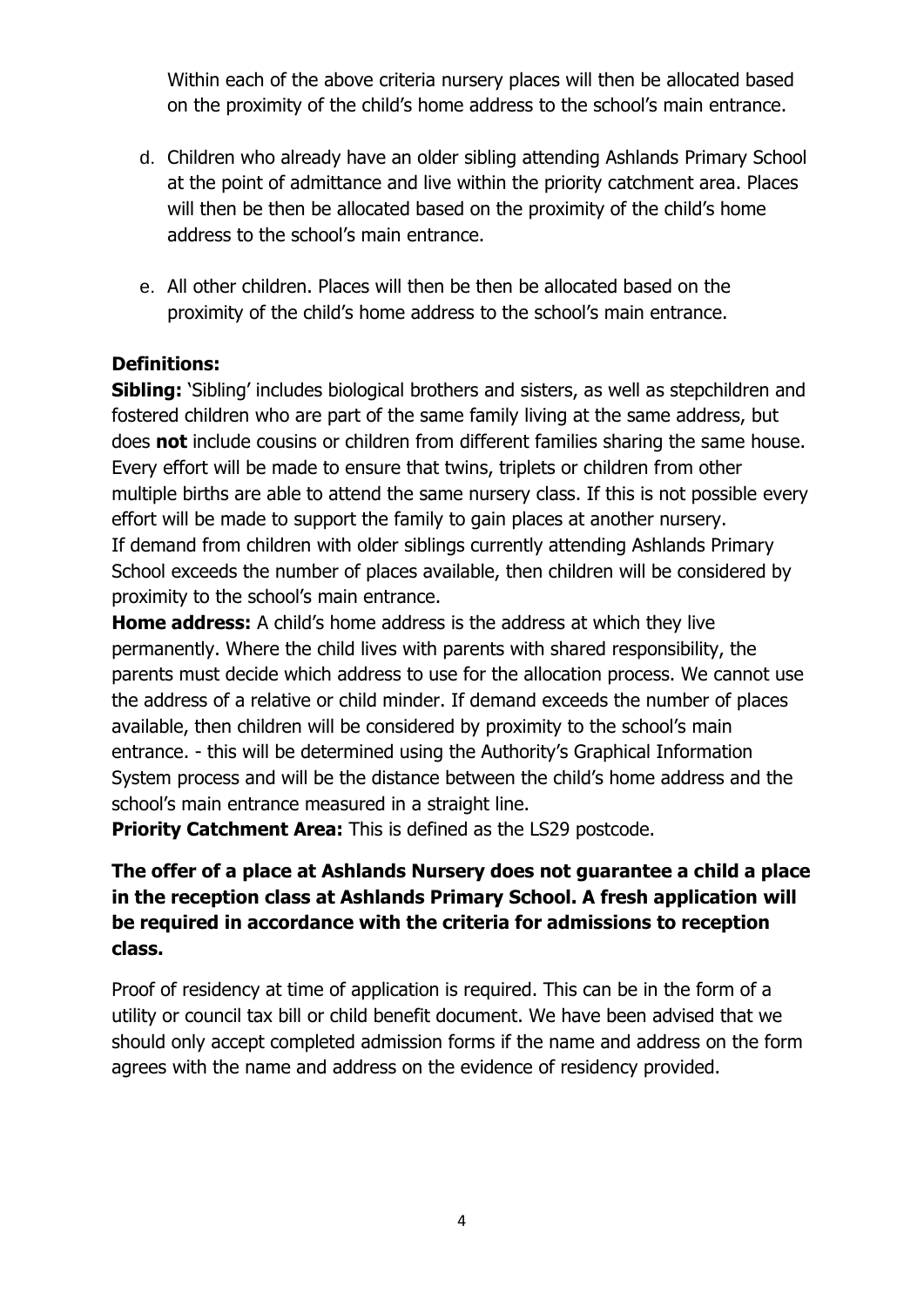# **5. Children who already attend Ashlands Nursery and who will stay on in the following September.**

Children who have started nursery in January or Easter and will stay in nursery in the following September will be guaranteed the sessions that they currently attend. They will be required to submit a fresh application for any extra sessions / changes that they require, and these will be allocated using the criteria set out in section 3.

#### **6. Requests for changes to nursery sessions.**

Any requests for changes to nursery sessions should be put in writing to the school office. If we have space to accommodate the change then this will happen from the beginning of the next half term. There is a discretionary admin fee for nursery session changes. One month's written notice is required for the removal of a child from nursery or for a change in nursery hours. Where no notice is given, **one month's fees will be charged.**

Sessions cannot be 'swapped' within the week as the session is allocated to the child and cannot be re-allocated to another, and because staff ratios are set for the number of children expected to attend.

### **7. 30-hours extended provision places.**

The 30-hours extended provision is for the statutory nursery hours, which are 9.00am – 12.00pm and 12.30pm – 3.30pm. Parents can either pay for their child to stay at lunchtime and have a school meal or bring a packed lunch. Alternatively, they are able to pick their child up at 12.00pm and return them for the afternoon session at 12.30pm.

Parents must have obtained a valid eligibility code from the government in order to apply for a 30-hours extended provision place. School will ask parents for written consent to check eligibility codes are valid before offering a 30-hours place.

Parents wishing to apply for a 30-hours place must complete a 30-Hours Application Form and a Funded Hours Agreement. As part of the Funded Hours Agreement you must supply an eligibility code that will be checked by the office. No applications will be considered without these completed forms.

### **Eligibility checks / parents who fall out of eligibility.**

The LA will complete audit checks on the validity of eligibility codes at 6 fixed points in the year, both half-term and at the end of the term across the year. It is the LA's responsibility to notify school where a parent has fallen out of eligibility and to inform them of the grace period. Check points and grace period dates are shown below:

| Date parent receives ineligibility | LA audit date | <b>Grace period end date</b> |
|------------------------------------|---------------|------------------------------|
| decision on reconfirmation         |               |                              |
|                                    |               |                              |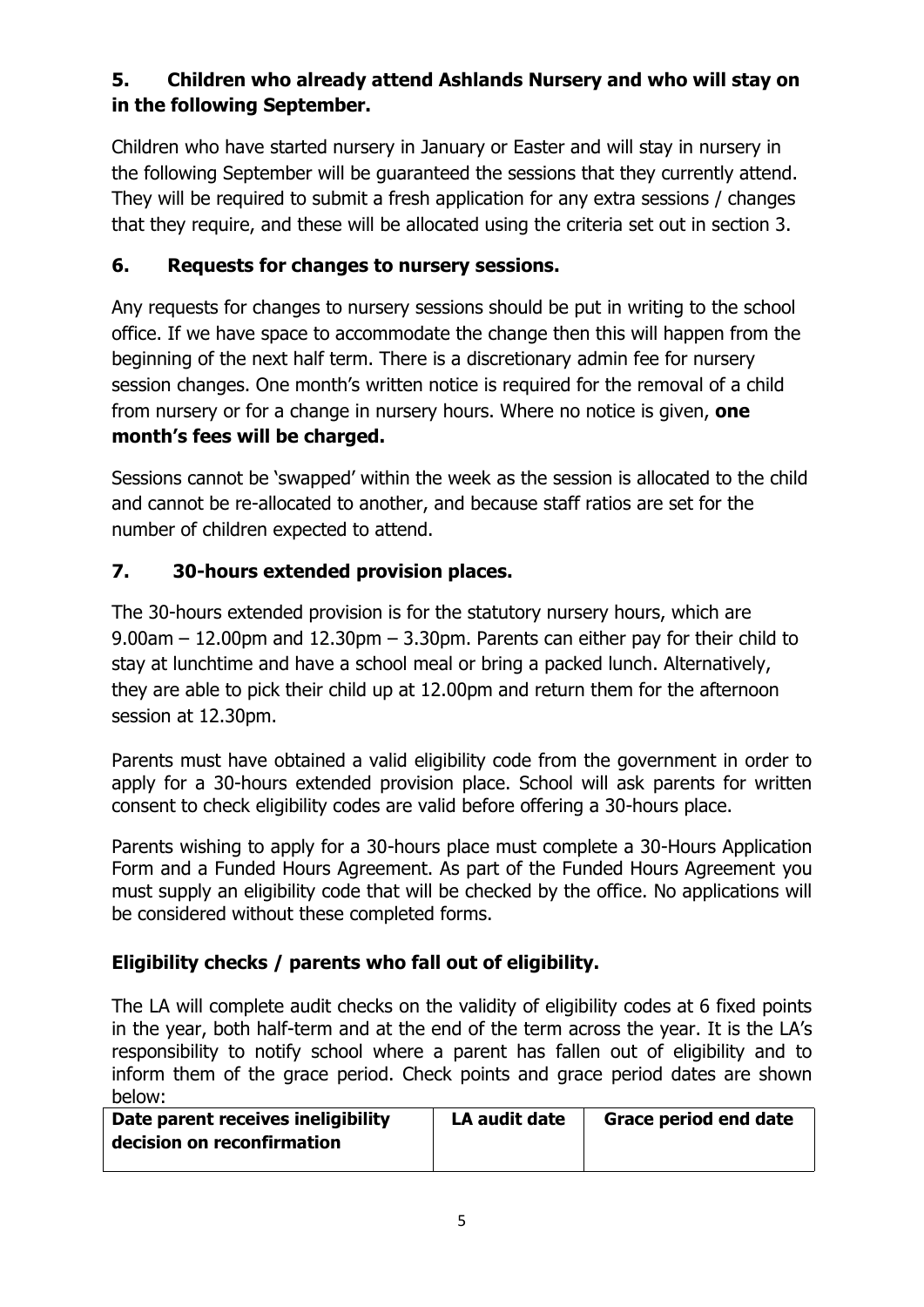| $1$ Jan $-10$ Feb         | 11 February | 31 March    |
|---------------------------|-------------|-------------|
| 11 Feb $-$ 31 March       | 1 April     | 31 August   |
| 1 April $-$ 26 May        | 27 May      | 31 August   |
| $27$ May $-31$ August     | 1 September | 31 December |
| 1 September $-21$ October | 22 October  | 31 December |
| 22 October - 31 December  | 1 January   | 31 March    |

Where a parent's 30-hour entitlement ends, school will contact the parent to discuss what the parent wishes to do. Once the grace period (see above chart) has ended the parent will no longer be entitled to the free additional 15 hours and school reserves the right to remove the offer and re-allocate the place to another child.

Where the parent is no longer entitled to the additional 15 free hours school reserves the right to reduce the child's hours to the statutory 15 hours. If the parent wishes to retain 30 hours childcare (or any hours over the statutory 15) school reserves the right to put a payment plan in place so that these hours are paid for in advance of the sessions being taken.

#### **8. Fees and payments.**

#### **Fees.**

Nursery Fees are reviewed annually. Please contact the school office for more information.

- Any hours attended over the 15 statutory hours per week will incur a fee (for those pupils without a 30-hours place)
- Parents will be charged for the half hour lunchtime care
- Children are not charged for a school meal, however you are able to send your child with a packed lunch if you would prefer.
- Sessions are chargeable even if a child is absent through illness, holiday (both authorised and unauthorised) or any other reason. Sessions are allocated to the child and cannot be re-allocated to another and because staff ratios are set for the number of children expected to attend.

All financial matters – bills, invoices, receipts etc are dealt with by the school office, please contact the office if you have any queries regarding these matters.

### **Payments.**

Payment can be made via Arbor, childcare or Government vouchers. If you would like to pay by cash or cheque please come to the school office where you will be given a receipt.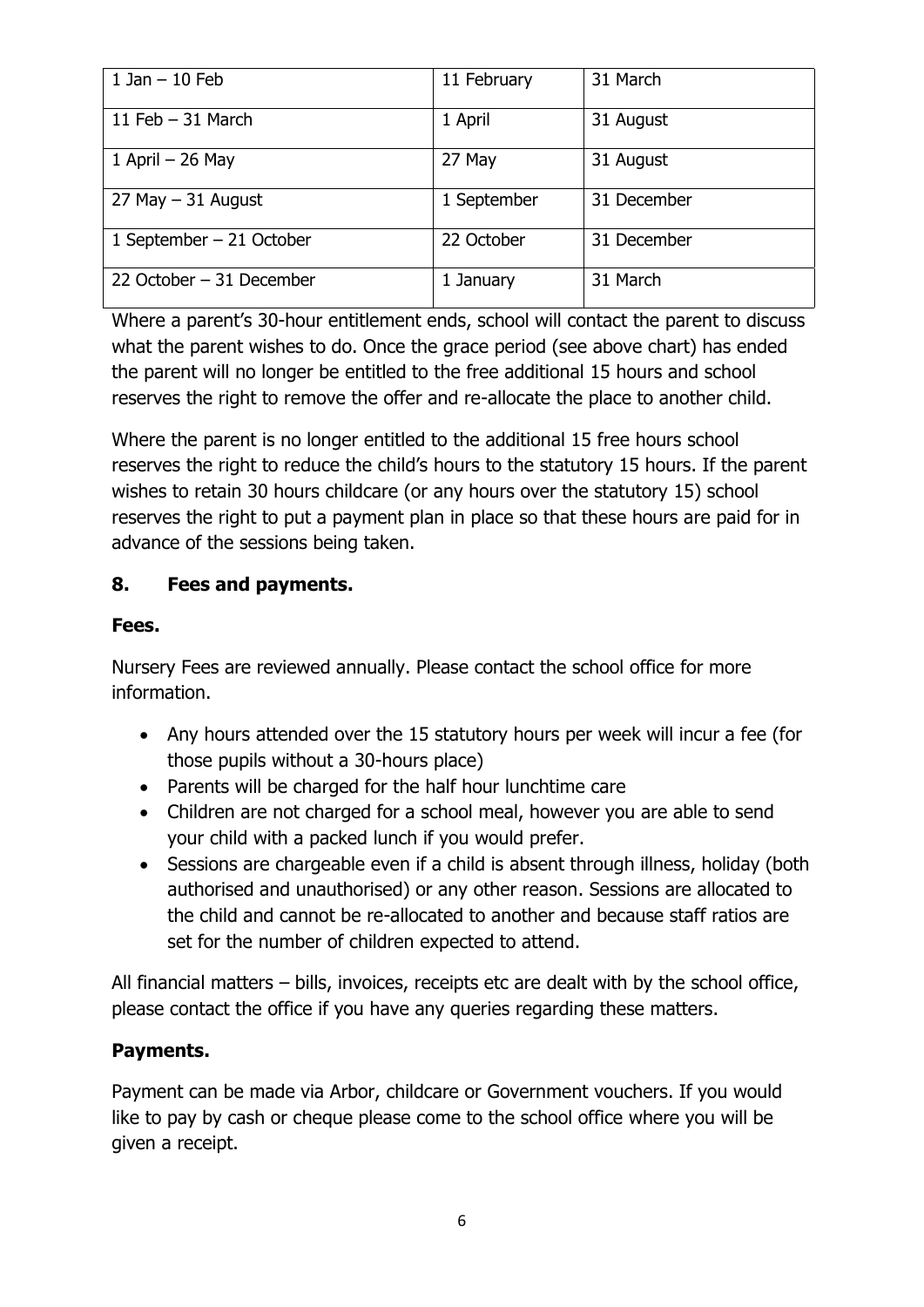The free early education provision of 15 hours and the extended 30 hours can be split across childcare providers. If you wish to do this, it is important that you tell us that your child will be attending another setting as well as Ashlands and how you wish to split the funding (including child minders who claim funding). Please do this by completing the required fields on the Funded Hours Agreement Form.

#### **Please note that the Local Authority checks funding status for all children at set points throughout the school year.**

Invoices for any hours over the 15/30 statutory hours per week are raised in the previous term as detailed in the below example:

Spring Term Invoice (January to April)

Half payment due by break up for Christmas holiday

Half payment due by February half term.

First payment for Autumn Term is required by 15th July in order to secure place for Autumn Term.

Parents who would like to discuss an alternative payment plan, for example a monthly payment plan, are requested to contact the school office.

Any outstanding balance must be settled by the end of the term the bill relates to and cannot be carried over to the following term. Failure to settle your bill may result in hours being reduced to the statutory 15 hours.

### **9. Non-payment of Invoices.**

If fees are not paid on time, we will write to the parent requesting payment. Where payment is not made, we will contact the parent to arrange a meeting to discuss the payment of the outstanding invoice. At this meeting we will discuss:

- a. Arrangements to be made to pay the outstanding debt in full.
- b. Reduce further debt occurring by reducing meals / sessions. In the case of a parent not paying the care hours / lunch for a 30 hours place school will ask that the child if taken home at the end of the morning session and returned to school for the afternoon session so that no further debt is incurred.
- c. Arrangement of a payment plan i.e. an agreed amount to be paid at set times.
- d. Withdrawal of all sessions until debt is either cleared or to an acceptable level agreed by parents and school.

Where there is no explanation for repeated late payment and/or telephone calls / letters are not responded to Ashlands reserves the right to reduce the child's sessions to the statutory 15 hours / 30 hours. In the event of hours being reduced to the statutory 15 hours the new reduced hours format will be decided by the school based on what they feel is appropriate for the child. In the event of hours